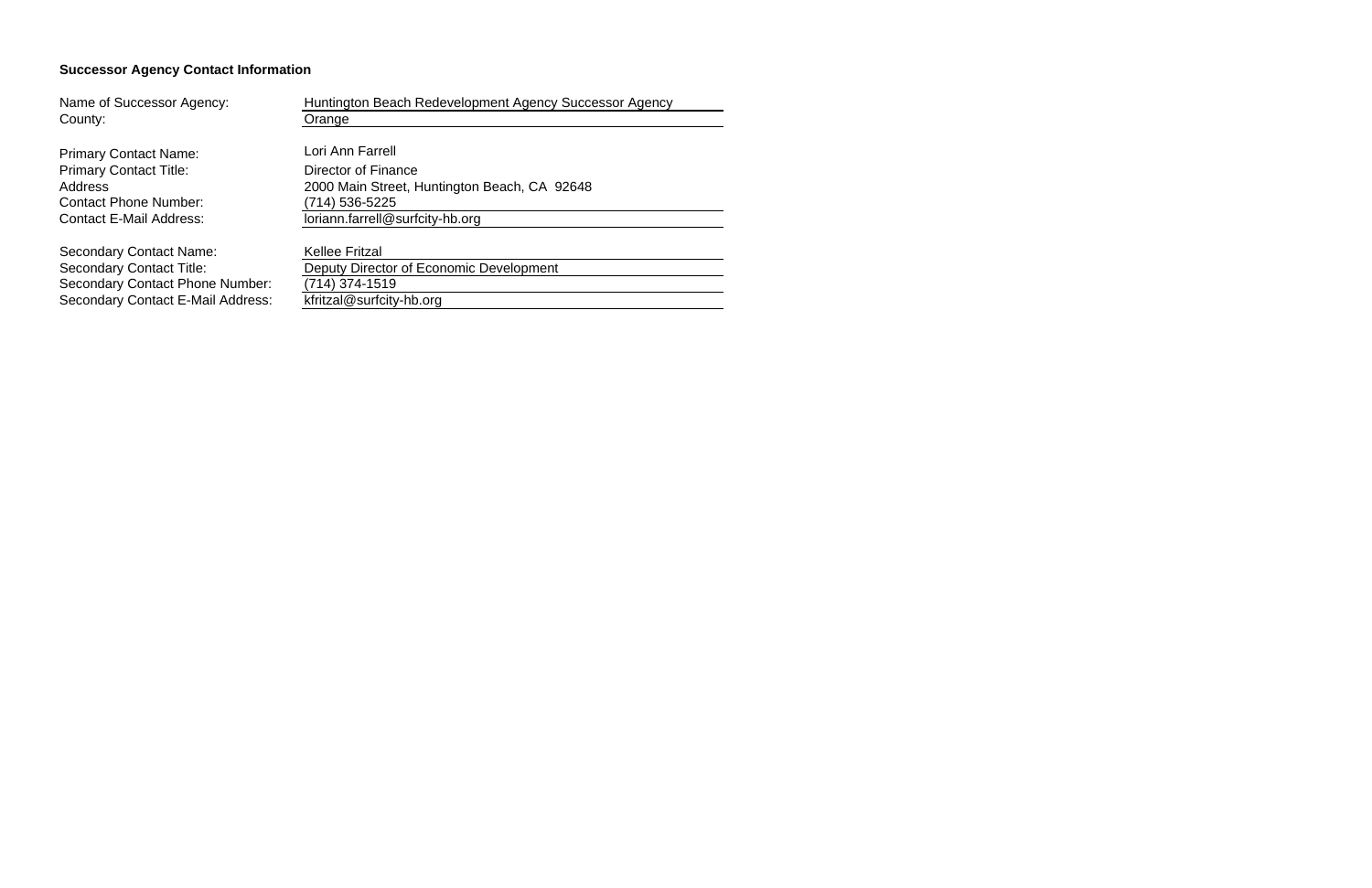## **SUMMARY OF RECOGNIZED OBLIGATION PAYMENT SCHEDULE**

Filed for the January 1, 2013 to June 30, 2013 Period

**Name of Successor Agency:** Huntington Beach Redevelopment Agency Successor Agency

|    | <b>Total Outstanding</b>   |
|----|----------------------------|
|    | <b>Debt or Obligation</b>  |
| \$ | 179,228,851                |
|    | <b>Six-Month Total</b>     |
|    | 6,500,000                  |
|    | 11,915,468<br>357,464      |
|    | 12,272,932                 |
| \$ | 18,772,932                 |
|    |                            |
| \$ | 7,921,517<br>(4, 351, 415) |
|    |                            |
|    | 7,519,850                  |
|    | 6,215,092                  |
|    | 250,000                    |
|    | 1,054,758                  |
| \$ | 11,218,174                 |

Certification of Oversight Board Chairman:

|                  |                                                                                                                                                                                                                                                                                                                                                    | <b>Total Outstanding</b><br><b>Debt or Obligation</b> |
|------------------|----------------------------------------------------------------------------------------------------------------------------------------------------------------------------------------------------------------------------------------------------------------------------------------------------------------------------------------------------|-------------------------------------------------------|
|                  | <b>Outstanding Debt or Obligation</b>                                                                                                                                                                                                                                                                                                              | 179,228,851                                           |
|                  | <b>Current Period Outstanding Debt or Obligation</b>                                                                                                                                                                                                                                                                                               | <b>Six-Month Total</b>                                |
| A<br>B<br>C<br>D | Available Revenues Other Than Anticipated RPTTF Funding<br>Anticipated Enforceable Obligations Funded with RPTTF<br>Anticipated Administrative Allowance Funded with RPTTF<br>Total RPTTF Requested $(B + C = D)$                                                                                                                                  | 6,500,000<br>11,915,468<br>357,464<br>12,272,932      |
|                  | Total Current Period Outstanding Debt or Obligation $(A + B + C = E)$ Should be the same amount as ROPS form six-month total                                                                                                                                                                                                                       | 18,772,932                                            |
| E                | Enter Total Six-Month Anticipated RPTTF Funding (Obtain from county auditor-controller)<br>Variance (E - D = F) Maximum RPTTF Allowable should not exceed Total Anticipated RPTTF Funding                                                                                                                                                          | 7,921,517<br>(4, 351, 415)                            |
|                  | Prior Period (January 1, 2012 through June 30, 2012) Estimated vs. Actual Payments (as required in HSC section 34186 (a))                                                                                                                                                                                                                          |                                                       |
| G<br>H           | Enter Estimated Obligations Funded by RPTTF (Should be the lesser of Finance's approved RPTTF amount including admin allowance or the actual amount distributed)<br>Enter Actual Obligations Paid with RPTTF<br>Enter Actual Administrative Expenses Paid with RPTTF<br>Adjustment to Redevelopment Obligation Retirement Fund $(G - (H + I) = J)$ | 7,519,850<br>6,215,092<br>250,000<br>1,054,758        |
| K.               | Adjusted RPTTF (The total RPTTF requested shall be adjusted if actual obligations paid with RPTTF are less than the estimated obligation amount.)                                                                                                                                                                                                  | 11,218,174                                            |

Pursuant to Section 34177(m) of the Health and Safety code, Name Title I hereby certify that the above is a true and accurate Recognized Obligation Payment Schedule for the above named agency.

Signature Date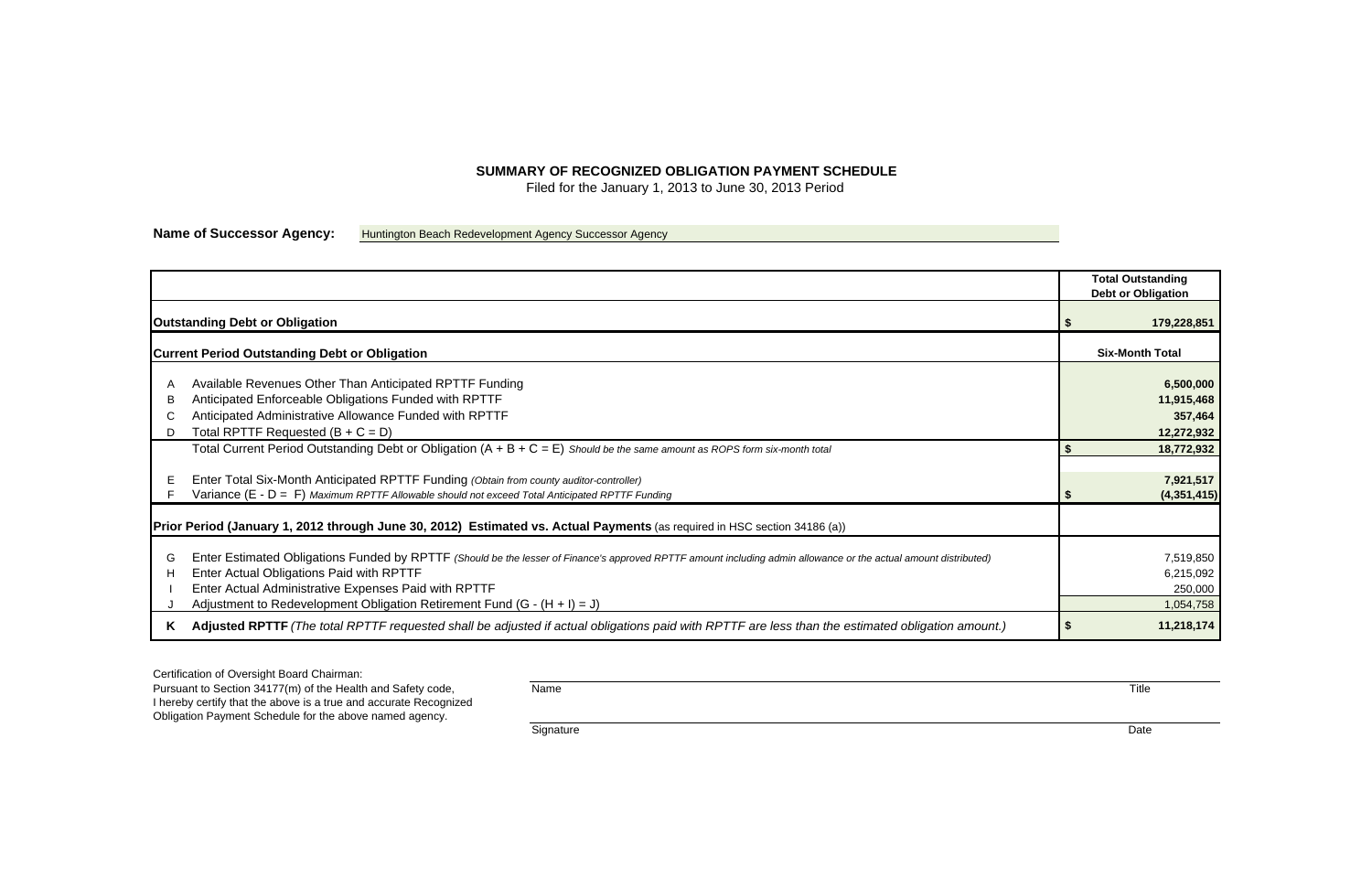#### **RECOGNIZED OBLIGATION PAYMENT SCHEDULE (ROPS III) January 1, 2013 through June 30, 2013**

|     |                                                                                   |                                                      |                                  |                                                       |                                                                                                                          |                     | Total        |                         |                |          |         | <b>Funding Source</b> |              |       |                 |
|-----|-----------------------------------------------------------------------------------|------------------------------------------------------|----------------------------------|-------------------------------------------------------|--------------------------------------------------------------------------------------------------------------------------|---------------------|--------------|-------------------------|----------------|----------|---------|-----------------------|--------------|-------|-----------------|
|     |                                                                                   |                                                      |                                  |                                                       |                                                                                                                          |                     | Outstanding  | <b>Total Due During</b> |                |          |         |                       |              |       |                 |
|     |                                                                                   | Contract/Agreement                                   | Contract/Agreement               |                                                       |                                                                                                                          |                     | Debt or      | <b>Fiscal Year</b>      |                | Bond     | Reserve | Admin                 |              |       |                 |
|     | Item # Project Name / Debt Obligation                                             | <b>Execution Date</b>                                | <b>Termination Date</b>          | Payee                                                 | <b>Description/Project Scope</b>                                                                                         | <b>Project Area</b> | Obligation   | 2012-13                 | <b>LMIHF</b>   | Proceeds | Balance | Allowance             | <b>RPTTF</b> | Other | Six-Month Total |
|     | <b>Grand Total</b><br>Land Sale Emerald Cove                                      | May 18, 2009                                         | October 1, 2030                  | COHB Park A & D Fund                                  | Legally Binding Operative Agreement Principal Amount -                                                                   |                     | 179,228,851  | 19,064,581              | $6,500,000$ \$ | $\sim$   |         | 357,464 \$            | 11,915,468   |       | 18,772,932      |
|     |                                                                                   |                                                      |                                  |                                                       | \$1,740,834, Interest Rates 3.81%, Debt Incurred on May                                                                  |                     |              |                         |                |          |         |                       |              |       |                 |
|     |                                                                                   |                                                      |                                  |                                                       | 18.2009                                                                                                                  | Merged              | 5,676,433    | 442,905                 |                |          |         |                       | 442,905      |       | 442,905         |
|     | Hyatt Regency Huntington Beach                                                    | September 14, 1998,                                  | September 30, 2023               | <b>Robert Mayer Corporation</b>                       | Disposition and Development Agreement approved on                                                                        |                     |              |                         |                |          |         |                       |              |       |                 |
|     | Project                                                                           | amended February 5,<br>2001                          |                                  |                                                       | September 14, 1998 for the Waterfront Development                                                                        |                     | 5,433,057    | 1,043,146               |                |          |         |                       | 1,043,146    |       | 1,043,146       |
|     | 3 2002 Tax Allocation Refunding Bonds                                             | June 19, 2002                                        | August 1, 2024                   | Bank of New York Trust Co.                            | Tax Allocation Bonds Debt Service Payments                                                                               | Merged<br>Merged    | 16,329,113   | 1,640,938               |                |          |         |                       | 1,640,938    |       | 1,640,938       |
|     | 4 1999 Tax Allocation Refunding Bonds                                             | January 12, 1999                                     | August 1, 2024                   | Bank of New York Trust Co.                            | <b>Tax Allocation Bonds Debt Service Payments</b>                                                                        | Merged              | 7,472,947    | 743,289                 |                |          |         |                       | 743.289      |       | 743,289         |
|     | 2002 Tax Allocation Refunding Bonds                                               | November 17, 2010                                    | November 17, 2013                | Arbitrage Compliance                                  | Tax Allocation Bonds arbitrage rebate calculation -                                                                      |                     |              |                         |                |          |         |                       |              |       |                 |
|     | 1999 Tax Allocation Refunding Bonds                                               | November 17, 2010                                    | November 17, 2013                | Specialist<br>Arbitrage Compliance                    | <b>Federal IRS Compliance</b><br>Tax Allocation Bonds arbitrage rebate calculation -                                     | Merged              | 500          | 500                     |                |          |         |                       | 500          |       | 500             |
|     |                                                                                   |                                                      |                                  | Specialist                                            | Federal IRS Compliance                                                                                                   | Merged              | 500          | 500                     |                |          |         |                       | 500          |       | 500             |
|     | 7 2002 Tax Allocation Refunding Bonds                                             | June 19, 2002                                        | August 1, 2016                   | Internal Revenue Service                              | <b>IRS Arbitrage Rebate Payment</b>                                                                                      | Merged              | 528,754      | 528,754                 |                |          |         |                       | 528,754      |       | 528,754         |
|     | 8 2002 Tax Allocation Refunding Bonds<br>9 1999 Tax Allocation Refunding Bonds    | June 19, 2002<br>January 12, 1999                    | August 1, 2024<br>August 1, 2024 | Bank of New York Mellon<br>Bank of New York Mellon    | Tax Allocation Bonds - Payment to Fiscal Agent<br>Tax Allocation Bonds - Payment to Fiscal Agent                         | Merged<br>Merged    | 1,537<br>848 | 1,537<br>848            |                |          |         |                       | 1,537<br>848 |       | 1,537<br>848    |
|     | 2002 Tax Allocation Refunding Bonds                                               | July 7, 2009                                         | July 7, 2012                     | Harrell & Company Advisors,                           | Preparation and filing of Continuing Disclosure Annual                                                                   |                     |              |                         |                |          |         |                       |              |       |                 |
| 10  |                                                                                   |                                                      |                                  | LLC                                                   | <b>Reports and Material Event Notices</b>                                                                                | Merged              | 250          | 250                     |                |          |         |                       | 250          |       | 250             |
| -11 | 1999 Tax Allocation Refunding Bonds                                               | July 7, 2009                                         | July 7, 2012                     | Harrell & Company Advisors,<br>TC.                    | Preparation and filing of Continuing Disclosure Annual<br><b>Reports and Material Event Notices</b>                      |                     | 1.525        | 1.525                   |                |          |         |                       | 1.525        |       | 1,525           |
|     | Emerald Cove 2010 Series A Lease                                                  | May 13, 2010                                         | September 1, 2021                | US Bank                                               | Emerald Cove 2010 Series A Lease Revenue Refunding                                                                       | Merged              |              |                         |                |          |         |                       |              |       |                 |
|     | 12 Revenue Refunding Bonds                                                        |                                                      |                                  |                                                       | <b>Bonds Debt Service Payments</b>                                                                                       | Merged              | 3.649.634    | 404.932                 |                |          |         |                       | 404.932      |       | 404,932         |
|     | HUD Section 108 Infrastructure Loan                                               | July 21, 2010                                        | August 1, 2019                   | Bank of New York Mellon                               | Legally binding and enforceable loan agreement with the                                                                  |                     |              |                         |                |          |         |                       |              |       |                 |
| 13  | for Hyatt/Hilton Properties                                                       |                                                      |                                  |                                                       | U.S. Department of Housing and Urban Development for<br>capital improvements                                             | Merged              | 3,025,000    | 427,512                 |                |          |         |                       | 427,512      |       | 427,512         |
|     | Strand Hotel and Mixed-Use Project,                                               | June 1999 to November                                | September 30, 2033               | CIM Group, LLC and Kane                               | Property Tax Sharing Agreement under the Disposition                                                                     |                     |              |                         |                |          |         |                       |              |       |                 |
|     | Parking & Infrastructure                                                          | 2008                                                 |                                  | <b>Ballmer and Berkman</b>                            | and Development Agreement (DDA) for development of                                                                       |                     |              |                         |                |          |         |                       |              |       |                 |
|     |                                                                                   |                                                      |                                  |                                                       | hotel, retail, restaurant, and public parking structure. The<br>Implementation of the DDA and the Sixth Implementation   |                     |              |                         |                |          |         |                       |              |       |                 |
|     |                                                                                   |                                                      |                                  |                                                       | Agreement were entered into from June 1999 to                                                                            |                     |              |                         |                |          |         |                       |              |       |                 |
| 14  |                                                                                   |                                                      |                                  |                                                       | November 2008.                                                                                                           | Merged              | 13.344.723   | 702.903                 |                |          |         |                       | 702,903      |       | 702,903         |
|     | Strand Project Additional Parking                                                 | January 20, 2009                                     | September 30, 2033               | CIM Group, LLC                                        | Property Tax Sharing Agreement under the Disposition<br>and Development Agreement (DDA) and Sixth                        |                     |              |                         |                |          |         |                       |              |       |                 |
|     |                                                                                   |                                                      |                                  |                                                       | Implementation Agreement for the Strand projects parking                                                                 |                     |              |                         |                |          |         |                       |              |       |                 |
| 15  |                                                                                   |                                                      |                                  |                                                       | structure authorized on January 20, 2009.                                                                                | Merged              | 1.039,285    | 49.576                  |                |          |         |                       | 49,576       |       | 49,576          |
|     | Pacific City                                                                      | October 16, 2006                                     | FY 2030-31                       | Makar Properties & Kane<br><b>Ballmer and Berkman</b> | Owner Participation Agreement approved on October 16,<br>2006 for future development of a 31-acre site located at        |                     |              |                         |                |          |         |                       |              |       |                 |
|     |                                                                                   |                                                      |                                  |                                                       | Pacific Coast Highway and First Street and financed by                                                                   |                     |              |                         |                |          |         |                       |              |       |                 |
| 16  |                                                                                   |                                                      |                                  |                                                       | property tax allocations.                                                                                                | Merged              | 5,520,000    | 20,000                  |                |          |         |                       | 20,000       |       | 20,000          |
|     | Pacific City - Very Low Income Units                                              | October 16, 2006                                     | FY 2030-31                       | <b>Makar Properties</b>                               | 15% affordable housing requirement pursuant to<br>Attachment 5 of the Owner Participation Agreement                      |                     |              |                         |                |          |         |                       |              |       |                 |
|     |                                                                                   |                                                      |                                  |                                                       | approved on October 16, 2006. Of the 15% required                                                                        |                     |              |                         |                |          |         |                       |              |       |                 |
|     |                                                                                   |                                                      |                                  |                                                       | housing obligation, 5% very-low income housing is to be                                                                  |                     |              |                         |                |          |         |                       |              |       |                 |
|     |                                                                                   |                                                      |                                  |                                                       | developed by the Housing Authority. The Developer is<br>required to provide the remaining 10% on site.                   |                     |              |                         |                |          |         |                       |              |       |                 |
| -17 |                                                                                   |                                                      |                                  |                                                       |                                                                                                                          | Merged              | 6,500,000    | 6,500,000               | 6,500,000      |          |         |                       |              |       | 6,500,000       |
|     | Affordable Housing Compliance                                                     | <b>Original Agreement</b>                            | July 20, 2013                    | Amerinational                                         | Statutory obligation for housing compliance services                                                                     |                     |              |                         |                |          |         |                       |              |       |                 |
|     | pursuant to the requirements of Section<br>33413(b)(4) and 33490(a)(2) and (3) of | effective July 20, 2010 /<br>Amended on July 26, 201 |                                  |                                                       | pursuant to the requirements of Section 33413(b)(4) and<br>33490(a)(2) and (3) of the California                         |                     |              |                         |                |          |         |                       |              |       |                 |
|     | the California                                                                    |                                                      |                                  |                                                       | Community Redevelopment Law, Health and Safety Code                                                                      |                     |              |                         |                |          |         |                       |              |       |                 |
|     | Community Redevelopment Law,                                                      |                                                      |                                  |                                                       | Section 33000, et. seq. and eligible under Health and                                                                    |                     |              |                         |                |          |         |                       |              |       |                 |
|     | Health and Safety Code Section 33000,<br>et. seg. Covenant monitoring per AB      |                                                      |                                  |                                                       | Safety Code Section 34171(d)(1)(F)                                                                                       |                     |              |                         |                |          |         |                       |              |       |                 |
|     | 18 987                                                                            |                                                      |                                  |                                                       |                                                                                                                          | Merged              | 75,000       | 75,000                  |                |          |         |                       | 75,000       |       | 75,000          |
|     | Repayment of SERAF Debt Obligation                                                | May 10, 2010                                         | FY 2014-15                       | <b>Housing Authority</b>                              | Legally enforceable obligation for SERAF Loan repayment                                                                  |                     |              |                         |                |          |         |                       |              |       |                 |
|     | 19 2009<br>Repayment of SERAF Debt Obligation                                     | May 10, 2011                                         | FY 2015-16                       | <b>Housing Authority</b>                              | Legally enforceable obligation for SERAF Loan repayment                                                                  | Merged              | 3,331,300    | $\sim$                  |                |          |         |                       |              |       | $\sim$          |
|     | 20 2010                                                                           |                                                      |                                  |                                                       |                                                                                                                          | Merged              | 706,842      | $\sim$                  |                |          |         |                       |              |       | $\sim$ $-$      |
|     | Abdelmudi Owner Participation                                                     | May 28, 1991 and                                     | December 31, 2017                | Abdelmudi Development                                 | Owner Participation Agreement/Rent Differential                                                                          |                     |              |                         |                |          |         |                       |              |       |                 |
|     | Agreement/Rent Differential Agreement                                             | November 21, 1994                                    |                                  | Company                                               | Agreement approved on May 28, 1991 for the<br>development of the three story building at the Oceanview                   |                     |              |                         |                |          |         |                       |              |       |                 |
|     |                                                                                   |                                                      |                                  |                                                       | Promenade. The Third Implementation Amendment took                                                                       |                     |              |                         |                |          |         |                       |              |       |                 |
| 21  |                                                                                   |                                                      |                                  |                                                       | effect on November 21, 1994.                                                                                             | Merged              | 6,000        | 6,000                   |                |          |         |                       | 6,000        |       | 6,000           |
|     | Covenant enforcement for Affordable<br>housing projects for the purpose of        | February 20, 2012                                    | February 20, 2013                | Jessica Latham, Esq                                   | Statutory obligation for legal compliance and operations of<br>Housing Authority pursuant to the requirements of Section |                     |              |                         |                |          |         |                       |              |       |                 |
|     | increasing, improving, and preserving                                             |                                                      |                                  |                                                       | $33413(b)(4)$ and $33490(a)(2)$ and (3) of the California                                                                |                     |              |                         |                |          |         |                       |              |       |                 |
|     | the City's supply of low and moderate                                             |                                                      |                                  |                                                       | Community Redevelopment Law, Health and Safety Code                                                                      |                     |              |                         |                |          |         |                       |              |       |                 |
|     | income housing pursuant to the<br>requirements of Section 33413(b)(4)             |                                                      |                                  |                                                       | Section 33000, et. seq.                                                                                                  |                     |              |                         |                |          |         |                       |              |       |                 |
|     | and $33490(a)(2)$ and $(3)$ of the                                                |                                                      |                                  |                                                       |                                                                                                                          |                     |              |                         |                |          |         |                       |              |       |                 |
|     | California Community Redevelopment                                                |                                                      |                                  |                                                       |                                                                                                                          |                     |              |                         |                |          |         |                       |              |       |                 |
|     | Law, Health and Safety Code Section<br>22 33000, et. seq.                         |                                                      |                                  |                                                       |                                                                                                                          | Merged              | 30,000       | 30,000                  |                |          |         |                       | 30,000       |       | 30,000          |
|     |                                                                                   |                                                      |                                  |                                                       |                                                                                                                          |                     |              |                         |                |          |         |                       |              |       |                 |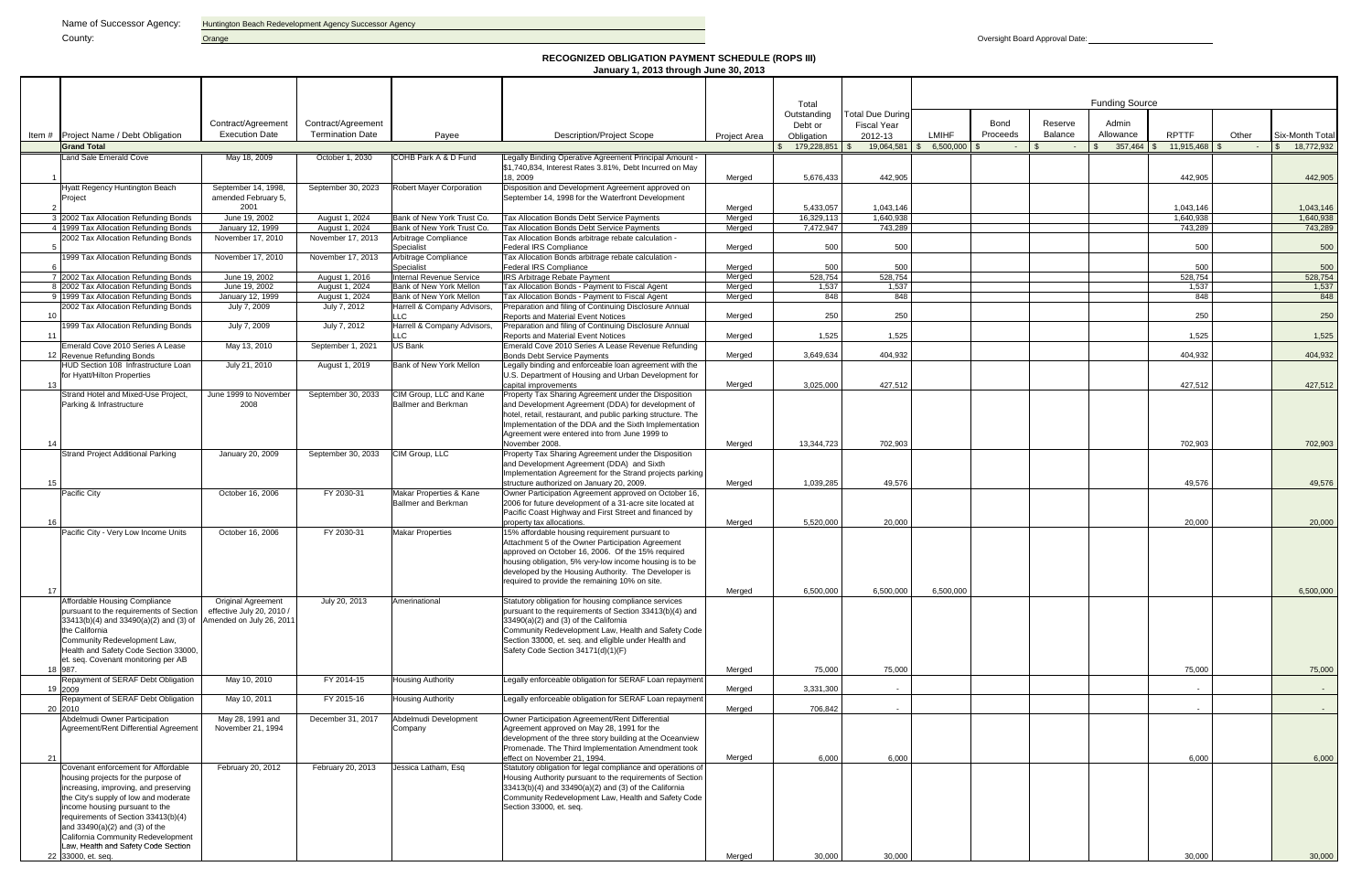|    |                                                                                                                                                   |                                             |                                               |                                                                           |                                                                                                                                                                                                                                                                                                    |                                                    | Total<br>Outstanding  | <b>Total Due During</b>       |              |                         |                    | <b>Funding Source</b> |                  |       |                  |  |  |  |
|----|---------------------------------------------------------------------------------------------------------------------------------------------------|---------------------------------------------|-----------------------------------------------|---------------------------------------------------------------------------|----------------------------------------------------------------------------------------------------------------------------------------------------------------------------------------------------------------------------------------------------------------------------------------------------|----------------------------------------------------|-----------------------|-------------------------------|--------------|-------------------------|--------------------|-----------------------|------------------|-------|------------------|--|--|--|
|    | Item # Project Name / Debt Obligation                                                                                                             | Contract/Agreement<br><b>Execution Date</b> | Contract/Agreement<br><b>Termination Date</b> | Payee                                                                     | <b>Description/Project Scope</b>                                                                                                                                                                                                                                                                   | Project Area                                       | Debt or<br>Obligation | <b>Fiscal Year</b><br>2012-13 | <b>LMIHF</b> | <b>Bond</b><br>Proceeds | Reserve<br>Balance | Admin<br>Allowance    | <b>RPTTF</b>     | Other | Six-Month Total  |  |  |  |
|    | Unfunded CalPERS Pension Liabilities                                                                                                              | As of 6/30/10                               | N/A                                           | CalPERS                                                                   | Unfunded CalPERS pension obligation as per CalPERS<br>actuarial valuation as of June 30, 2010 with estimated                                                                                                                                                                                       |                                                    |                       |                               |              |                         |                    |                       |                  |       |                  |  |  |  |
| 23 | Unfunded Supplemental Retirement<br>Liabilities                                                                                                   | As of 9/30/11                               | N/A                                           | US Bank                                                                   | factor increase for FY 12/13<br>Unfunded actuarial accrued liability as of September 30,<br>2012 as per actuarial valuation by Bartel Associates, LLC.                                                                                                                                             | Merged                                             | 2.674.172             | 190.951                       |              |                         |                    |                       | 95.476           |       | 95.476           |  |  |  |
| 24 | Public Agency Retirement Systems                                                                                                                  | September 10, 2010                          | October 10, 2014                              | Pacific Life Ins                                                          | Legally enforceable retirement obligation for early                                                                                                                                                                                                                                                | Merged                                             | 618,160               | 57,904                        |              |                         |                    |                       | 28,952           |       | 28,952           |  |  |  |
| 25 | (PARS) Notes Payable<br>Unfunded OPEB Liabilities                                                                                                 | As of 6/30/11                               | N/A                                           | CalPERS/CERBT                                                             | retirement incentive program and annuity contract with<br>Pacific Life Insurance Incorporated.<br>Unfunded actuarial accrued liability as of June 30, 2012 as                                                                                                                                      | Meraed                                             | 60.035                | 19,965                        |              |                         |                    |                       | 19,965           |       | 19,965           |  |  |  |
| 26 | Obligation for unused employee                                                                                                                    | As of 9/30/11 audited                       | N/A                                           | City employees directly                                                   | per Bartel Associates, LLC.<br>Obligation for unused employee General Leave earned                                                                                                                                                                                                                 | Meraed                                             | 252.593               | 12,444                        |              |                         |                    |                       | 6.222            |       | 6,222            |  |  |  |
| 27 | General Leave earned and vested                                                                                                                   | financial statements                        |                                               | involved in Housing and<br>Redevelopment projects and<br>administration   | and vested as per MOUs and AB 1X26                                                                                                                                                                                                                                                                 | Meraed                                             | 124.391               | 11.460                        |              |                         |                    |                       | 11.460           |       | 11,460           |  |  |  |
|    | Successor Agency Compliance per H &<br>28 S Code 33433                                                                                            | May 7, 2007                                 | April 30, 2010                                | Tierra West                                                               | Financial and Real estate consultant                                                                                                                                                                                                                                                               | Merged                                             | 30.000                | 15,000                        |              |                         |                    |                       | 15,000           |       | 15,000           |  |  |  |
| 29 | Bella Terra Parking Infrastructure<br><b>Property Tax Sharing Agreement</b>                                                                       | October 2, 2000 and<br>September 17, 2007   | September 30, 2025                            | Bella Terra Associates LLC<br>and Kane Ballmer and<br>Berkman             | Property Tax Sharing Agreement required under the terms<br>of the Owner Participation Agreement (dated 10/2/2000)<br>and Second Implementation Agreement (dated<br>9/17/2007) for the development of the Huntington Center<br>(Bella Terra). Includes legal requirements to enforce<br>obligation. | Meraed                                             | 13.847.382            | 1.210.008                     |              |                         |                    |                       | 1,210,008        |       | 1,210,008        |  |  |  |
| 30 | Bella Terra Phase II                                                                                                                              | October 4, 2010                             | July 1, 2036                                  | <b>BTDJM Phase II Associates</b><br>(DJM) and Kane Ballmer and<br>Berkman | Affordable Housing Agreement approved on October 4,<br>2010 for construction of a 467 mixed-use unit project.<br>Project is currently under construction and financed by<br>property tax allocations. Includes legal requirements to<br>implement obligation.                                      | Merged                                             | 27,438,830            |                               |              |                         |                    |                       | 10.000           |       | 10,000           |  |  |  |
|    | Pierside Pavilion Owner Participation<br>Agreement                                                                                                | July 6, 2009                                | N/A                                           | Pierside Pavilion, LLC and<br>Kane Ballmer and Berkman                    | Owner Participation Agreement (OPA) approved on July<br>6, 2009 for the continued redevelopment of the site<br>located at 300 Pacific Coast Highway in Downtown<br>Huntington Beach. Legal services were incurred to amend                                                                         |                                                    |                       |                               |              |                         |                    |                       |                  |       |                  |  |  |  |
| 31 | Operative Agreement for the Huntington<br>Beach Redevelopment Project                                                                             | Fiscal Year 2004/05                         | October 1, 2030                               | City of Huntington Beach                                                  | the legally obligated OPA.<br>Loan repayment for advance made on capital projects in<br>FY 2004/05                                                                                                                                                                                                 | Merged                                             | 4.000                 | $\sim$                        |              |                         |                    |                       | 4.000            |       | 4.000            |  |  |  |
| 32 | Assessment for AES Property Tax<br>33 Valuation                                                                                                   | March 21, 2011                              | March 21, 2012                                | Van Horn Consulting                                                       | Assessment for AES Property Tax Valuation                                                                                                                                                                                                                                                          | Southeast Coastal<br>Southeast Coastal             | 283,211<br>5.000      | 21.319<br>5,000               |              |                         |                    |                       | 21.319<br>5,000  |       | 21,319<br>5,000  |  |  |  |
|    | Employee termination/layoff costs<br>related to dissolution of Redevelopment                                                                      |                                             |                                               |                                                                           | Payment of costs incurred to fulfilled collective bargaining<br>agreements for layoffs/terminations of City employees<br>relating to the dissolution of the Redevelopment Agency                                                                                                                   | Merged &                                           |                       |                               |              |                         |                    |                       |                  |       |                  |  |  |  |
|    | 34 Agency<br>Employee termination/layoff costs<br>related to dissolution of Redevelopment<br>35 Agency                                            | 9/30/2011<br>9/30/2011                      | 9/30/2011<br>9/30/2011                        | Employee 1<br>Employee 2                                                  | per Health & Safety Code Section 34171(d)(1(C)<br>Payment of costs incurred to fulfilled collective bargaining<br>agreements for layoffs/terminations of City employees<br>relating to the dissolution of the Redevelopment Agency<br>per Health & Safety Code Section 34171(d)(1(C)               | Southeast Coastal<br>Merged &<br>Southeast Coastal | 16,393<br>24,483      | 16,393<br>24,483              |              |                         |                    |                       | 16,393<br>24,483 |       | 16,393<br>24,483 |  |  |  |
|    | Employee termination/layoff costs<br>related to dissolution of Redevelopment<br>36 Agency                                                         | 9/30/2011                                   | 12/23/2011                                    | Employee 3                                                                | Payment of costs incurred to fulfilled collective bargaining<br>agreements for layoffs/terminations of City employees<br>relating to the dissolution of the Redevelopment Agency<br>per Health & Safety Code Section 34171(d)(1(C)                                                                 | Merged &<br>Southeast Coastal                      | 75,328                | 75.328                        |              |                         |                    |                       | 75,328           |       | 75,328           |  |  |  |
|    | Employee termination/layoff costs<br>related to dissolution of Redevelopment<br>37 Agency                                                         | 9/30/2011                                   | 9/30/2011                                     | Employee 4                                                                | Payment of costs incurred to fulfilled collective bargaining<br>agreements for layoffs/terminations of City employees<br>relating to the dissolution of the Redevelopment Agency<br>per Health & Safety Code Section 34171(d)(1(C)                                                                 | Merged &<br>Southeast Coastal                      | 9,728                 | 9,728                         |              |                         |                    |                       | 9,728            |       | 9,728            |  |  |  |
|    | Litigation expenses for City of Palmdale<br>et al. v. Matosantos pursuant to Health<br>38 and Safety Code Section 34171(d)(1)(F)                  | 7/08/2012                                   | 7/8/2015                                      | Kane Ballmer & Berkman                                                    | Payment of litigation costs incurred through June 30, 2012<br>relating to application for a Temporary Restraining Order<br>pertaining to the June 1, 2012 property tax payments<br>eligible under Health and Safety Code Section<br>34171(d)(1)(F) as amended by AB 1484                           | Merged &<br>Southeast Coastal                      | 13,993.00             | 13,993                        |              |                         |                    |                       | 13,993           |       | 13,993           |  |  |  |
|    | Legal expenses for Successor Agency<br>compliance with AB 1x 26 and AB 1484<br>pursuant to Health and Safety Code                                 |                                             |                                               |                                                                           | Legal expenses to ensure Successor Agency compliance                                                                                                                                                                                                                                               | Merged &                                           |                       |                               |              |                         |                    |                       |                  |       |                  |  |  |  |
|    | 39 Section 34171(d)(1)(F)<br>Economic Analysis services related to<br>Successor Agency compliance with AB<br>1x 26 and AB 1484 pursuant to Health | 7/08/2012                                   | 7/8/2015                                      | Kane Ballmer & Berkman                                                    | with AB 1x 26 and AB 1484<br>Economic Analysis consulting services to ensure<br>Successor Agency compliance with AB 1x 26 and AB                                                                                                                                                                   | Southeast Coastal<br>Merged &                      | 150,000.00            | 150,000                       |              |                         |                    |                       | 75,000           |       | 75,000           |  |  |  |
|    | 40 and Safety Code Section 34171(d)(1)(F)                                                                                                         | 6/15/2010                                   | 6/15/2013                                     | Keyser Marston                                                            | 1484<br>Land and Right-of-way acquisition costs connected with                                                                                                                                                                                                                                     | Southeast Coastal                                  | 200,000.00            | 200,000                       |              |                         |                    |                       | 100,000          |       | 100,000          |  |  |  |
|    | Huntington Center Redevelopment Plan<br>41 development<br>Main-Pier Redevelopment Project                                                         | 1987                                        | 10/1/2030                                     | Successor Agency                                                          | the Gothard-Hoover Extension project and development of<br>a public storage facility<br>Costs incurred to acquire land within the Main-Pier project                                                                                                                                                | Merged                                             | 4,416,384.00          | 296,498                       |              |                         |                    |                       | 296,498          |       | 296,498          |  |  |  |
|    | 42 Phase II                                                                                                                                       | 1988                                        | 10/1/2030                                     | Successor Agency                                                          | area for Phase II development projects<br>Costs incurred to acquire land within the Main-Pier project                                                                                                                                                                                              | Merged                                             | 5,150,543.00          | 345,786                       |              |                         |                    |                       | 345,786          |       | 345,786          |  |  |  |
|    | Development of Downtown Main-Pier<br>43 project area                                                                                              | 1988, 1990                                  | 10/1/2030                                     | Successor Agency                                                          | area to implement the construction of parking facilities<br>within the Downtown Main-Pier area                                                                                                                                                                                                     | Merged                                             | 3,555,243.00          | 238,685                       |              |                         |                    |                       | 238,685          |       | 238,685          |  |  |  |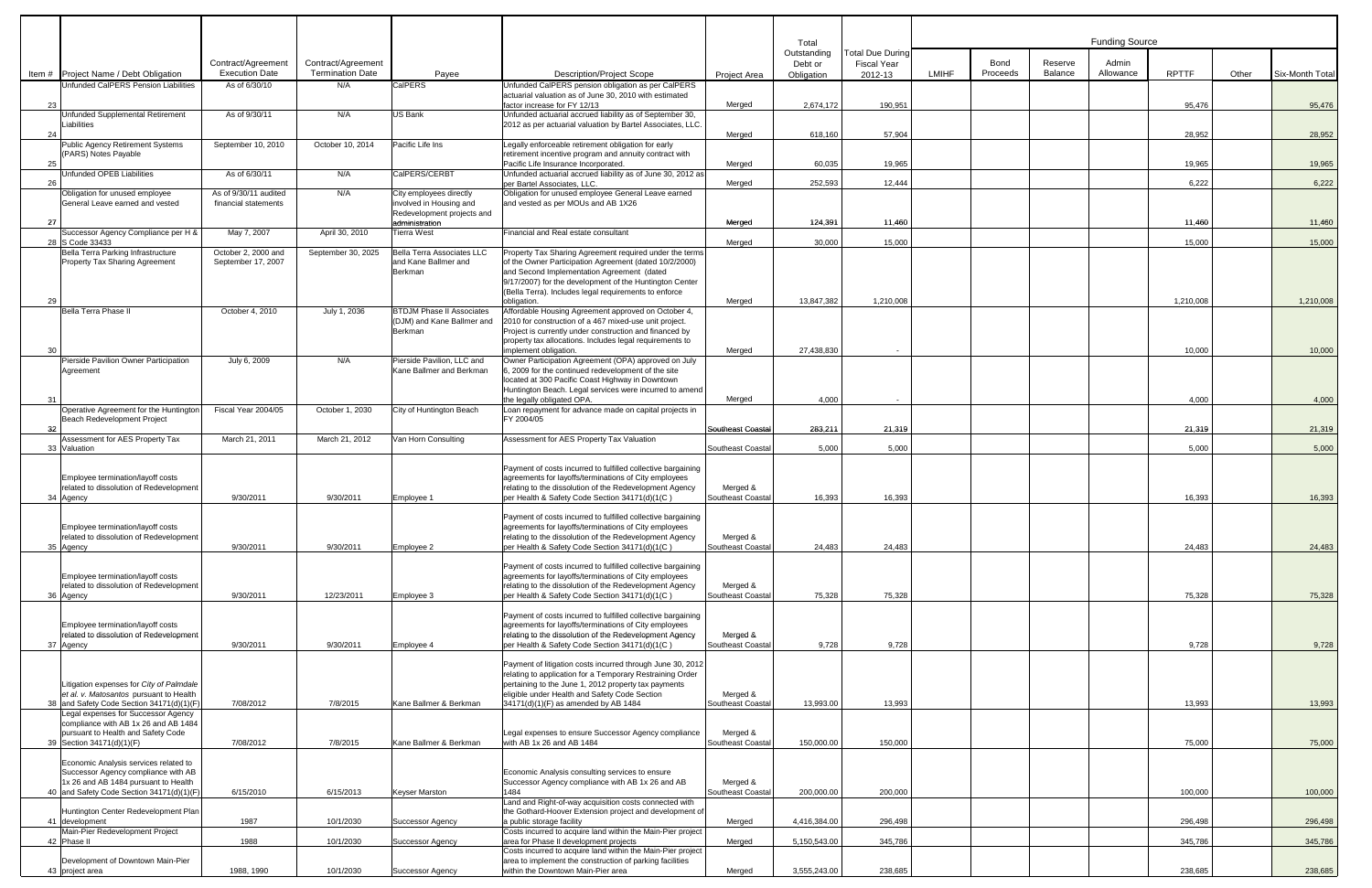|                                                       |                                            |                                               |                         |                                                                                                                                                                |                   | Total                                |                                                   | <b>Funding Source</b> |                         |                    |                    |              |       |                        |  |
|-------------------------------------------------------|--------------------------------------------|-----------------------------------------------|-------------------------|----------------------------------------------------------------------------------------------------------------------------------------------------------------|-------------------|--------------------------------------|---------------------------------------------------|-----------------------|-------------------------|--------------------|--------------------|--------------|-------|------------------------|--|
| Item # Project Name / Debt Obligation                 | Contract/Agreemen<br><b>Execution Date</b> | Contract/Agreement<br><b>Termination Date</b> | Payee                   | <b>Description/Project Scope</b>                                                                                                                               | Project Area      | Outstanding<br>Debt or<br>Obligation | <b>Total Due During</b><br>Fiscal Year<br>2012-13 | <b>LMIHF</b>          | <b>Bond</b><br>Proceeds | Reserve<br>Balance | Admin<br>Allowance | <b>RPTTF</b> | Other | <b>Six-Month Total</b> |  |
| Third Block West                                      |                                            |                                               |                         | Relocation, property acquisition, and other project costs<br>associated with the Third Block West<br>Condominium/Retail/Office project in the Main-Pier        |                   |                                      |                                                   |                       |                         |                    |                    |              |       |                        |  |
| 44 commercial/residential project                     | 1996                                       | 10/1/2030                                     | Successor Agency        | Redevelopment project area                                                                                                                                     | Meraed            | 14,971,453.00                        | 1,005,122                                         |                       |                         |                    |                    | 1,005,122    |       | 1,005,122              |  |
| Second Block Alley and Street                         |                                            |                                               |                         | Property acquisition cost associated with the Second                                                                                                           |                   |                                      |                                                   |                       |                         |                    |                    |              |       |                        |  |
| 45 Improvement Project                                | 1988                                       | 10/1/2030                                     | Successor Agency        | Block alley and street improvement project                                                                                                                     | Meraed            | 345,208.00                           | 23,176                                            |                       |                         |                    |                    | 23,176       |       | 23,176                 |  |
| 46 Strand Project                                     | 1996                                       | 10/1/2030                                     | <b>Successor Agency</b> | Relocation costs paid to Wind and Sea Surf Shop                                                                                                                | Meraed            | 87,501.00                            | 5,875                                             |                       |                         |                    |                    | 5,875        |       | 5,875                  |  |
| Pierside Hotel/Retail/Parking Structure<br>47 Project | 1990, 1992                                 | 10/1/2030                                     | <b>Successor Agency</b> | Relocation costs paid to Terry's Coffee Shop and First<br><b>Interstate Bank</b>                                                                               | Merged            | 407,212.00                           | 27,339                                            |                       |                         |                    |                    | 27,339       |       | 27,339                 |  |
| <b>Waterfront Commercial Master Site</b><br>48 Plan   | 1989, 2001                                 | 10/1/2030                                     | <b>Successor Agency</b> | Costs related to the relocation, buyout, and demolition of<br>Driftwood and Pacific Mobile Home Parks related to the<br>Waterfront Commercial Master Site Plan | Meraed            | 16,960,908.00                        | 1,138,686                                         |                       |                         |                    |                    | 1,138,686    |       | 1,138,686              |  |
| 49 Strand Project                                     | 1990. 1991. 1994. 1989                     | 10/1/2030                                     | <b>Successor Agency</b> | Property acquisition costs associated with the Strand<br>Project                                                                                               | Meraed            | 14.475.988.00                        | 971.859                                           |                       |                         |                    |                    | 971.859      |       | 971,859                |  |
| 50 Enforcement of Successor Agency                    | Various                                    | Various                                       | Successor Agency, Kane  | Successor Agency administrative obligations relating to                                                                                                        | Southeast Coastal | 357,464                              | 357,464                                           |                       |                         |                    | 357,464            |              |       | 357,464                |  |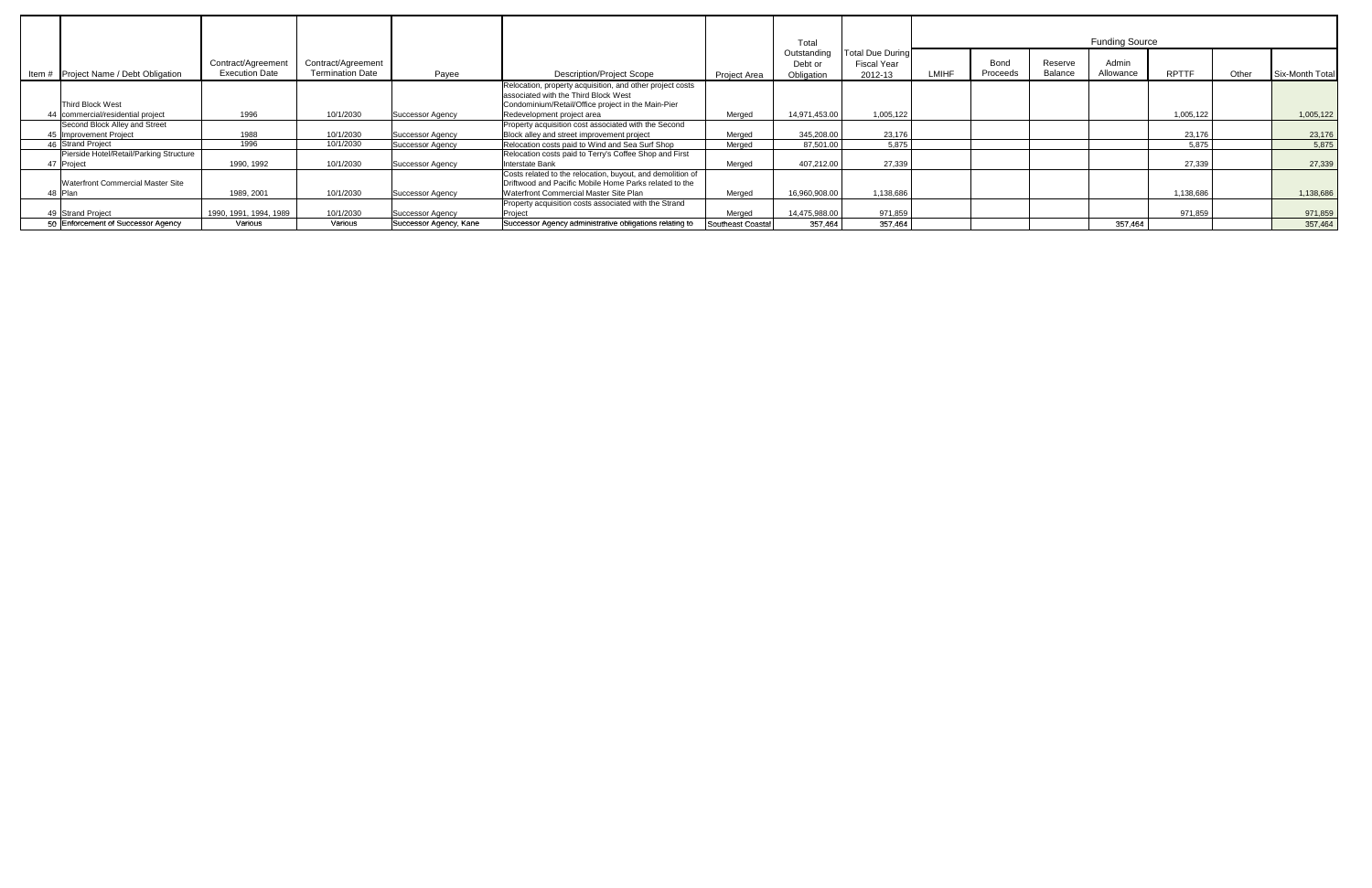County: County: County: County: County: County: County: County: County: County: County: County: County: County: County: County: County: County: County: County: County: County: County: County: County: County: County: County

Name of Successor Agency: Huntington Beach Redevelopment Agency Successor Agency

| <b>Item #   Notes/Comments</b>                                                                                                                                                                                                                                                                                                                                                                                                                                                                                                                                                                                                                                               |
|------------------------------------------------------------------------------------------------------------------------------------------------------------------------------------------------------------------------------------------------------------------------------------------------------------------------------------------------------------------------------------------------------------------------------------------------------------------------------------------------------------------------------------------------------------------------------------------------------------------------------------------------------------------------------|
| 1 In 1984, the City of Huntington Beach's Park & Acquisition Fund advanced \$1,740,834 to the Redevelopment Agency to purchase the Emerald Cove Land. That same year, the Agency sold \$4.6M of C<br>the Emerald Cove Senior Housing Project. In 2000, the HB Public Finance Authority issued \$18M of COPS, which was partly used to defease the RDA Emerald Cove COPS, thereby, resulting in the C<br>the Agency purchased the Emerald Cove Senior Apartments for the sum of \$8,483,931, including the bond debt of \$5,170,931. Later that year, the Emerald Cove Senior Apartments were sold to Jamb<br>agreement, the Agency maintained the remaining debt obligation. |
| 2 In order to reduce the interest expense owed on the loan and to comply with the property tax sharing requirements contained in the Second Implementation Agreement to the Amended and Restated D<br>the annual enforceable obligation payment from the property tax distribution to be received from the County in January 2013.                                                                                                                                                                                                                                                                                                                                           |
| 3 Amount requested includes reserve to meet debt service due as permitted by Health and Safety Code Section 34171(A) as amended by AB 1484.                                                                                                                                                                                                                                                                                                                                                                                                                                                                                                                                  |
| 4 Amount requested includes reserve to meet debt service due as permitted by Health and Safety Code Section 34171(A) as amended by AB 1484.                                                                                                                                                                                                                                                                                                                                                                                                                                                                                                                                  |
| 5 Amount requested includes reserve to meet arbitrage calculation expenses related to the 2002 Tax Allocation Refunding Bonds for the calendar year 2013 as permitted by Health and Safety Code Sec                                                                                                                                                                                                                                                                                                                                                                                                                                                                          |
| 6 Amount requested includes reserve to meet arbitrage calculation expenses related to the 1999 Tax Allocation Refunding Bonds for the calendar year 2013 as permitted by Health and Safety Code Sec                                                                                                                                                                                                                                                                                                                                                                                                                                                                          |
| 7 Arbitrage payment due per the requirements of the Tax Certificate for the 2002 Tax Allocation Bonds.                                                                                                                                                                                                                                                                                                                                                                                                                                                                                                                                                                       |
| 8 Amount requested includes reserve to meet fiscal agent expenses related to the 1999 Tax Allocation Refunding Bonds for the calendar year 2013 as permitted by Health and Safety Code Section 3417                                                                                                                                                                                                                                                                                                                                                                                                                                                                          |
| 9 Amount requested includes reserve to meet fiscal agent expenses related to the 2002 Tax Allocation Refunding Bonds for the calendar year 2013 as permitted by Health and Safety Code Section 3417                                                                                                                                                                                                                                                                                                                                                                                                                                                                          |
| 10 Per Section 3 of the Continuing Disclosure Certificate for the 2002 Tax Allocation Bonds, the Agency is required to prepare and provide a Continuing Disclosure Report on each April 30th. The Agency<br>Company Advisors. Amount requested includes reserve to meet bond-related obligation due as permitted by Health and Safety Code Section 34171(A) as amended by AB 1484.                                                                                                                                                                                                                                                                                           |
| 11 Per Section 3 of the Continuing Disclosure Certificate for the 1999 Tax Allocation Bonds, the Agency is required to prepare and provide a Continuing Disclosure Report on each April 30th. The Agency<br>Company Advisors. Amount requested includes reserve to meet bond-related obligation due as permitted by Health and Safety Code Section 34171(A) as amended by AB 1484.                                                                                                                                                                                                                                                                                           |
| 12 Amount requested includes reserve to meet debt service due as permitted by Health and Safety Code Section 34171(A) as amended by AB 1484.                                                                                                                                                                                                                                                                                                                                                                                                                                                                                                                                 |
| 13 Section 108 Ioans are offered by the U.S. Department of Housing and Urban Development's (HUD) Community Development Block Grant (CDBG) program. The Agency's Section 108 Ioan is connecte<br>includes reserve to meet debt service due as permitted by Health and Safety Code Section 34171(A) as amended by AB 1484.                                                                                                                                                                                                                                                                                                                                                     |
| 14 To ensure compliance with the property tax sharing requirements contained in the Property Tax Sharing Agreement under the Disposition and Development Agreement (DDA) and Sixth Implementation<br>on January 20, 2009, the annual payment due will be made from the first property tax distribution received in January 2013.                                                                                                                                                                                                                                                                                                                                             |
| 15 To ensure compliance with the property tax sharing requirements contained in the Property Tax Sharing Agreement under the Disposition and Development Agreement (DDA) and Sixth Implementation<br>on January 20, 2009, the annual payment due will be made from the first property tax distribution received in January 2013.                                                                                                                                                                                                                                                                                                                                             |
| 22 The Agency is in the process of extending its current contract with Jessica Lantham, Esq.                                                                                                                                                                                                                                                                                                                                                                                                                                                                                                                                                                                 |
| 23 Contract/Agreement execution date of June 30, 2010 is the date of the most recent actuarial valuation report provided by CalPERS. Valuation report was issued October 2011.                                                                                                                                                                                                                                                                                                                                                                                                                                                                                               |
| 24 Contract/Agreement execution date of September 30, 2011 is the date of the most recent actuarial valuation report prepared by Bartel Associates, LLC. Valuation report was issued on August 2, 2012.                                                                                                                                                                                                                                                                                                                                                                                                                                                                      |
| 26 Contract/Agreement execution date of June 30, 2011 is the date of the most recent actuarial valuation report prepared by Bartel Associates, LLC. Valuation report was issued on August 2, 2012.                                                                                                                                                                                                                                                                                                                                                                                                                                                                           |

1 of Certificates of Participation (COPS) to finance the construction of the City completely owning the Emerald Cove Project. In May 2009, Jamboree Housing Corporation (JHC); however, as part of the

ted DDA, approved February 5, 2001, the Agency is electing to make

Section 34171(A) as amended by AB 1484.

Section 34171(A) as amended by AB 1484.

34171(A) as amended by AB 1484.

 $34171(A)$  as amended by AB 1484.

ency is in the process of extending its current contract with Harrell &

ency is in the process of extending its current contract with Harrell &

nected with the 2000 public offering by HUD. Amount requested

tation Agreement for the Strand project's parking structure authorized

tation Agreement for the Strand project's parking structure authorized

#### **RECOGNIZED OBLIGATION PAYMENT SCHEDULE (ROPS III) -- Notes (Optional) January 1, 2013 through June 30, 201 3**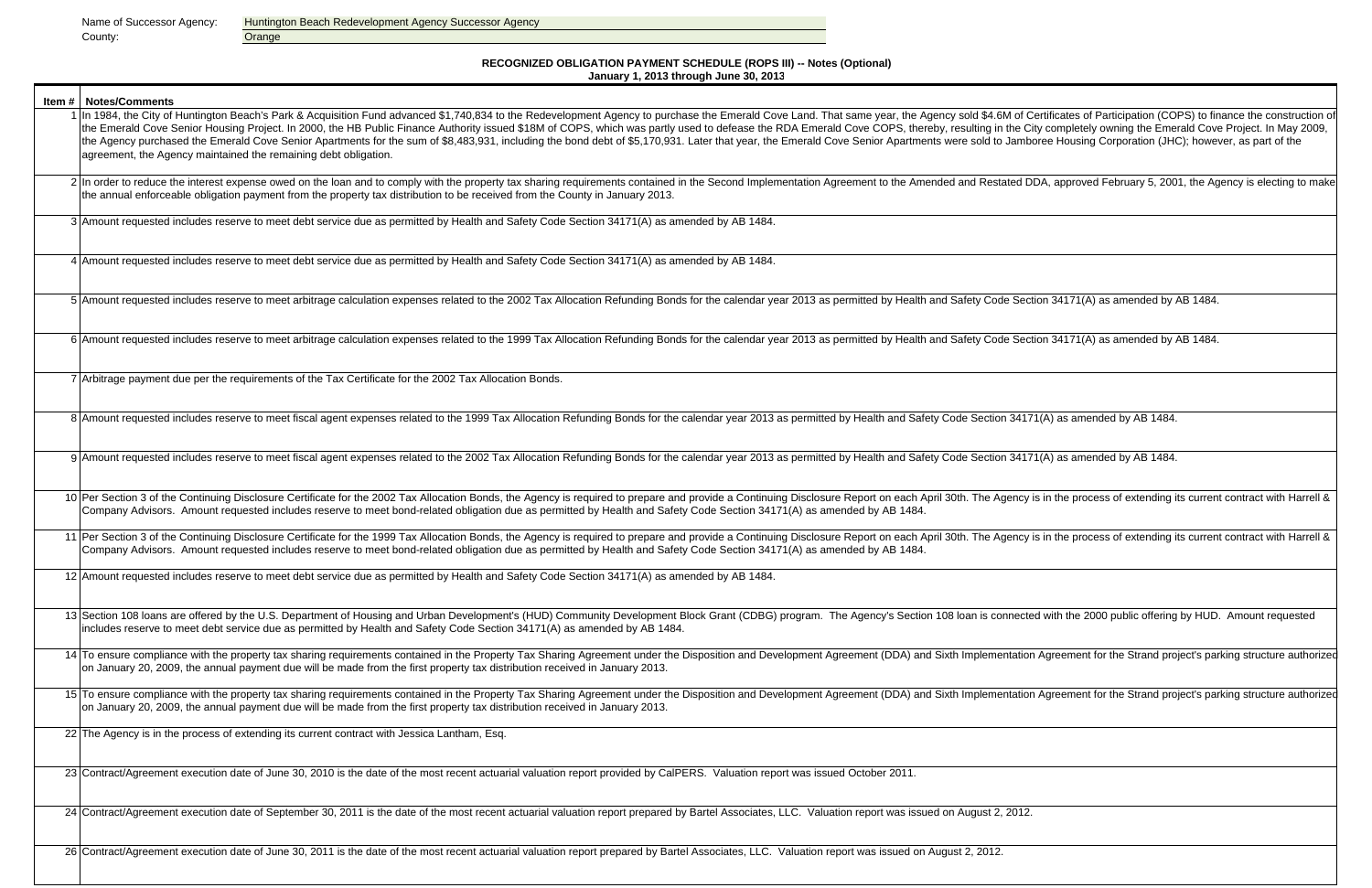28 The Agency is in the process of extending its current contract with Tierra West.

|        | 34 Amounts represents cost incurred for layoff of City employee performing work directly related to the former Redevelopment Agency as per Health and Safety Code Section 34171 (d)(1)(C) as ame<br>specific employee information has not been included, but will be provided under separate cover upon request.                                                                                      |
|--------|-------------------------------------------------------------------------------------------------------------------------------------------------------------------------------------------------------------------------------------------------------------------------------------------------------------------------------------------------------------------------------------------------------|
|        | 35 Amounts represents cost incurred for layoff of City employee performing work directly related to the former Redevelopment Agency as per Health and Safety Code Section 34171 (d)(1)(C) as ame<br>specific employee information has not been included, but will be provided under separate cover upon request.                                                                                      |
|        | 36 Amounts represents cost incurred for layoff of City employee performing work directly related to the former Redevelopment Agency as per Health and Safety Code Section 34171 (d)(1)(C) as ame<br>specific employee information has not been included, but will be provided under separate cover upon request.                                                                                      |
|        | 36 Amounts represents cost incurred for layoff of City employee performing work directly related to the former Redevelopment Agency as per Health and Safety Code Section 34171 (d)(1)(C) as ame<br>specific employee information has not been included, but will be provided under separate cover upon request.                                                                                      |
|        | 38 Amount represents payment of litigation costs incurred through June 30, 2012 for City of Palmdale et al. v. Matosantos relating to application for a Temporary Restraining Order pertaining to the Ju<br>Code Section 34171(d)(1)(F) as amended by AB 1484.                                                                                                                                        |
|        | 39 Legal expenses for Successor Agency compliance with AB 1x 26 and AB 1484 pursuant to Health and Safety Code Section 34171(d)(1)(F) as amended by AB 1484, which states: "Contracts or ag<br>successor agency, in accordance with this part, including, but not limited to, agreements concerning litigation expenses related to assets or obligations, settlements and judgments".                 |
|        | 40 Consulting services for Successor Agency compliance with AB 1x 26 and AB 1484 eligible for reimbursement pursuant to Health and Safety Code Section 34171(d)(1)(F) as amended by AB 1484,<br>agreements necessary for the administration or operation of the successor agency, in accordance with this part, including, but not limited to, agreements concerning litigation expenses related to a |
|        | 41 As per Department of Finance instruction, amounts listed represent relocation and property acquisition costs as per Health and Safety Code Section 34171(d)(1)(B), which states."[Enforceable obli<br>agency for a lawful purpose, to the extent they are legally required to be repaid pursuant to a required repayment schedule or other mandatory loan terms."                                  |
|        | 42 As per Department of Finance instruction, amounts listed represent relocation and property acquisition costs as per Health and Safety Code Section 34171(d)(1)(B), which states."[Enforceable obli<br>agency for a lawful purpose, to the extent they are legally required to be repaid pursuant to a required repayment schedule or other mandatory loan terms."                                  |
|        | 43 As per Department of Finance instruction, amounts listed represent relocation and property acquisition costs as per Health and Safety Code Section 34171(d)(1)(B), which states."[Enforceable obli<br> agency for a lawful purpose, to the extent they are legally required to be repaid pursuant to a required repayment schedule or other mandatory loan terms."                                 |
|        | 44 As per Department of Finance instruction, amounts listed represent relocation and property acquisition costs as per Health and Safety Code Section 34171(d)(1)(B), which states."[Enforceable obli<br> agency for a lawful purpose, to the extent they are legally required to be repaid pursuant to a required repayment schedule or other mandatory loan terms."                                 |
|        | 45 As per Department of Finance instruction, amounts listed represent relocation and property acquisition costs as per Health and Safety Code Section 34171(d)(1)(B), which states."[Enforceable obli<br>agency for a lawful purpose, to the extent they are legally required to be repaid pursuant to a required repayment schedule or other mandatory loan terms."                                  |
|        | 46 As per Department of Finance instruction, amounts listed represent relocation and property acquisition costs as per Health and Safety Code Section 34171(d)(1)(B), which states."[Enforceable obli<br>agency for a lawful purpose, to the extent they are legally required to be repaid pursuant to a required repayment schedule or other mandatory loan terms."                                  |
|        | 47 As per Department of Finance instruction, amounts listed represent relocation and property acquisition costs as per Health and Safety Code Section 34171(d)(1)(B), which states."[Enforceable obli<br>agency for a lawful purpose, to the extent they are legally required to be repaid pursuant to a required repayment schedule or other mandatory loan terms."                                  |
|        | 48 As per Department of Finance instruction, amounts listed represent relocation and property acquisition costs as per Health and Safety Code Section 34171(d)(1)(B), which states."[Enforceable obli<br> agency for a lawful purpose, to the extent they are legally required to be repaid pursuant to a required repayment schedule or other mandatory loan terms."                                 |
|        | 49 As per Department of Finance instruction, amounts listed represent relocation and property acquisition costs as per Health and Safety Code Section 34171(d)(1)(B), which states."[Enforceable obli<br> agency for a lawful purpose, to the extent they are legally required to be repaid pursuant to a required repayment schedule or other mandatory loan terms."                                 |
| 50     | See breakdown of administrative expenses in the Administrative Budget for the period covering January 1, 2013-June 30, 2013.                                                                                                                                                                                                                                                                          |
| Column | RPTTF To the extent RPTTF is not available to pay an enforceable obligation, then the Successor Agency is authorized to make payments on an enforceable obligation from any other funds it may have a                                                                                                                                                                                                 |
|        |                                                                                                                                                                                                                                                                                                                                                                                                       |

nded by AB 1484. Due to employee confidentiality requirements,

nded by AB 1484. Due to employee confidentiality requirements,

nded by AB 1484. Due to employee confidentiality requirements,

nded by AB 1484. Due to employee confidentiality requirements,

ine 1, 2012 property tax payments eligible under Health and Safety

reements necessary for the administration or operation of the

which states."[Enforceable obligations include] Contracts or assets or obligations, settlements and judgments..."

igations include] Loans of moneys borrowed by the redevelopment

igations include] Loans of moneys borrowed by the redevelopment

igations include] Loans of moneys borrowed by the redevelopment

igations include] Loans of moneys borrowed by the redevelopment

igations include] Loans of moneys borrowed by the redevelopment

igations include] Loans of moneys borrowed by the redevelopment

igations include] Loans of moneys borrowed by the redevelopment

igations include] Loans of moneys borrowed by the redevelopment

igations include] Loans of moneys borrowed by the redevelopment

available, if any, at the time a payment is to be made.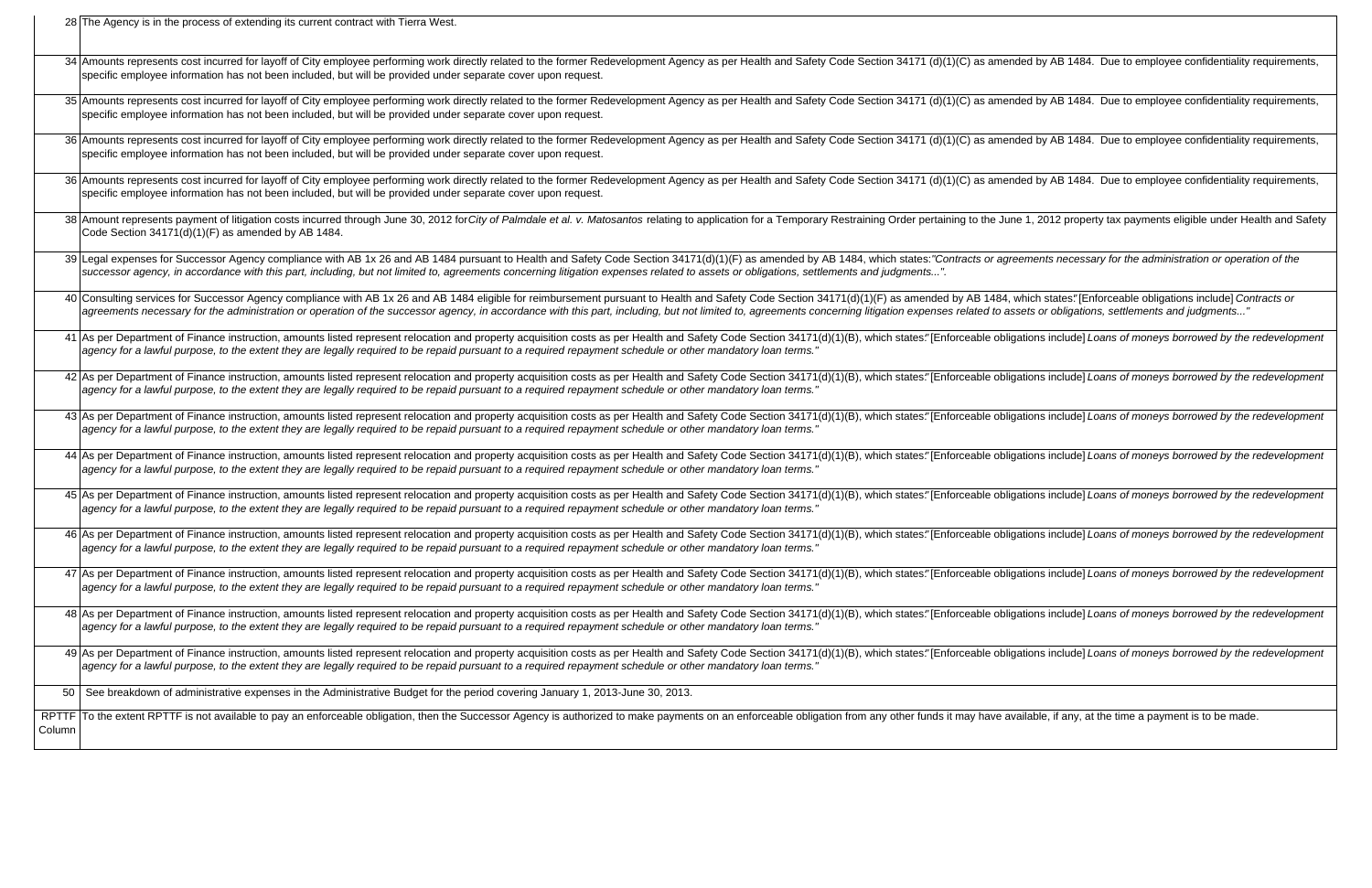|          |    |                                                                 |                                    |                                                                                                    |              |                | <b>LMIHF</b> |             | <b>Bond Proceeds</b> |          | Reserve Balance |                           | <b>Admin Allowance</b> | <b>RPTTF</b> |                 | Other      |                         |
|----------|----|-----------------------------------------------------------------|------------------------------------|----------------------------------------------------------------------------------------------------|--------------|----------------|--------------|-------------|----------------------|----------|-----------------|---------------------------|------------------------|--------------|-----------------|------------|-------------------------|
|          |    |                                                                 |                                    |                                                                                                    |              |                |              |             |                      |          |                 |                           |                        |              |                 |            |                         |
|          |    | Page/Form Line Project Name / Debt Obligation                   | Payee                              | <b>Description/Project Scope</b>                                                                   | Project Area | Estimate       | Actual       | Estimate    | Actual               | Estimate | Actual          | Estimate                  | Actual                 | Estimate     | Actual          | Estimate   | Actual                  |
|          |    | <b>Grand Total</b><br>Land Sale Emerald Cove                    | COHB Park A & D Fund               | Legally Binding Operative Agreement                                                                |              | $1,679,564$ \$ | 98,610       | $ \sqrt{3}$ | $\sim$               | $-1$ s   | $\sim 10^{-1}$  | 250,000<br>$\blacksquare$ | 250,000                | 7,269,850    | 6,215,092       | $\sim$ $-$ | 172,861<br>$\mathsf{R}$ |
|          |    |                                                                 |                                    | Principal Amount - \$1,740,834, Interest<br>Rates 3.81%, Debt Incurred on May 18,                  |              |                |              |             |                      |          |                 |                           |                        |              |                 |            |                         |
| 1/Form A |    |                                                                 |                                    | 2009                                                                                               | Meraed       |                |              |             |                      |          |                 |                           |                        |              |                 |            |                         |
|          |    | Main-Pier Purchase Loan Repayment                               | <b>Housing Authority</b>           | Legally Binding and Enforceable Agreement<br>for Property Acquisition for the Main-Pier            |              |                |              |             |                      |          |                 |                           |                        |              |                 |            |                         |
| 2/Form A |    | <b>Hyatt Regency Huntington Beach</b><br>Project                | <b>Robert Mayer Corporation</b>    | Project<br>Disposition and Development Agreement<br>approved on September 14, 1998 for the         | Merged       |                |              |             |                      |          |                 |                           |                        |              |                 |            |                         |
| 2/Form A |    |                                                                 |                                    | <b>Waterfront Development</b>                                                                      | Merged       |                |              |             |                      |          |                 |                           |                        | 368,626      | 368,626         |            |                         |
| 2/Form A |    | 2002 Tax Allocation Refunding Bonds                             | Bank of New York Trust<br>Co.      | Tax Allocation Bonds Debt Service<br>Payments                                                      | Merged       |                |              |             |                      |          |                 |                           |                        | 1,635,738    | $1,635,738$ (A) |            |                         |
|          |    | 1999 Tax Allocation Refunding Bonds                             | Bank of New York Trust             | Tax Allocation Bonds Debt Service                                                                  | Meraed       |                |              |             |                      |          |                 |                           |                        | 748,088      | 745,743 (A)     |            |                         |
| 2/Form A |    | 2002 Tax Allocation Refunding Bonds                             | Co<br>Arbitrage Compliance         | Payments<br>Tax Allocation Bonds arbitrage rebate                                                  |              |                |              |             |                      |          |                 |                           |                        |              |                 |            | 2,345                   |
| 2/Form A |    |                                                                 | Specialist                         | calculation - Federal IRS Compliance                                                               | Merged       |                |              |             |                      |          |                 |                           |                        | 500          | 500 $(A)$       |            |                         |
| 2/Form A |    | 1999 Tax Allocation Refunding Bonds                             | Arbitrage Compliance<br>Specialist | Tax Allocation Bonds arbitrage rebate<br>calculation - Federal IRS Compliance                      | Merged       |                |              |             |                      |          |                 |                           |                        | 500          | 500             |            |                         |
|          |    | 2002 Tax Allocation Refunding Bonds                             | Internal Revenue Service           | 15th Year Arbitrage Rebate Payment                                                                 | Merged       |                |              |             |                      |          |                 |                           |                        |              |                 |            |                         |
| 2/Form A |    | 2002 Tax Allocation Refunding Bonds   Bank of New York Mellon   |                                    | Tax Allocation Bonds - Payment to Fiscal                                                           |              |                |              |             |                      |          |                 |                           |                        | $\sim$       | $\sim$          |            |                         |
| 2/Form A |    | 1999 Tax Allocation Refunding Bonds                             | Bank of New York Mellon            | Tax Allocation Bonds - Payment to Fiscal                                                           | Merged       |                |              |             |                      |          |                 |                           |                        | 1,537        | $1,537$ (A)     |            |                         |
| 2/Form A |    |                                                                 |                                    | Agent                                                                                              | Merged       |                |              |             |                      |          |                 |                           |                        | 848          | 848             |            |                         |
| 2/Form A |    | 2002 Tax Allocation Refunding Bonds                             | AMBAC                              | Bank of America Master Repurchase<br>Agreement for Debt Service Reserve                            | Merged       |                |              |             |                      |          |                 |                           |                        | 3,000        | 3,000           |            |                         |
|          |    | 2002 Tax Allocation Refunding Bonds                             | Harrell & Company<br>Advisors, LLC | Preparation and filing of Continuing<br>Disclosure Annual Reports and Material                     |              |                |              |             |                      |          |                 |                           |                        |              |                 |            |                         |
| 2/Form A |    |                                                                 |                                    | <b>Event Notices</b>                                                                               | Merged       |                |              |             |                      |          |                 |                           |                        | 250          | $275$ (A)       |            |                         |
|          |    | 1999 Tax Allocation Refunding Bonds                             | Harrell & Company<br>Advisors, LLC | Preparation and filing of Continuing<br>Disclosure Annual Reports and Material                     |              |                |              |             |                      |          |                 |                           |                        |              |                 |            |                         |
| 2/Form A | 12 |                                                                 |                                    | <b>Event Notices</b>                                                                               | Merged       |                |              |             |                      |          |                 |                           |                        | 1,525        | $1,500$ (A)     |            |                         |
|          |    | HUD Section 108 Infrastructure Loan                             | Bank of New York Mellon            | Legally binding and enforceable loan                                                               |              |                |              |             |                      |          |                 |                           |                        |              |                 |            |                         |
| 2/Form A | 13 | for Hyatt/Hilton Properties                                     |                                    | agreement with the U.S. Department of<br>Housing and Urban Development for capital<br>improvements | Merged       |                |              |             |                      |          |                 |                           |                        | 410,350      | 410,350 $(A)$   |            |                         |
|          |    | <b>HELP Bowen Court</b>                                         |                                    | California Housing Finance Full payment of loan borrowed by Agency                                 |              |                |              |             |                      |          |                 |                           |                        |              |                 |            |                         |
| 2/Form A | 14 |                                                                 | Authority                          | for Senior Rental Complex from the State of<br>California                                          | Merged       |                |              |             |                      |          |                 |                           |                        | $\sim$       |                 |            |                         |
|          |    | Strand Hotel and Mixed-Use Project.<br>Parking & Infrastructure | CIM Group, LLC                     | Property Tax Sharing Agreement under the<br>Disposition and Development Agreement                  |              |                |              |             |                      |          |                 |                           |                        |              |                 |            |                         |
|          |    |                                                                 |                                    | (DDA) for development of hotel, retail,                                                            |              |                |              |             |                      |          |                 |                           |                        |              |                 |            |                         |
|          |    |                                                                 |                                    | restaurant, and public parking structure. The                                                      |              |                |              |             |                      |          |                 |                           |                        |              |                 |            |                         |
|          |    |                                                                 |                                    | Implementation of the DDA and the Sixth<br>Implementation Agreement were entered                   |              |                |              |             |                      |          |                 |                           |                        |              |                 |            |                         |
| 3/Form A |    |                                                                 |                                    | nto from June 1999 to November 2008.                                                               | Merged       |                |              |             |                      |          |                 |                           |                        | 677,903      | 677,903 (D)     |            |                         |
|          |    | Strand Project Additional Parking                               | CIM Group, LLC                     | Property Tax Sharing Agreement under the                                                           |              |                |              |             |                      |          |                 |                           |                        |              |                 |            |                         |
|          |    |                                                                 |                                    | Disposition and Development Agreement<br>(DDA) and Sixth Implementation                            |              |                |              |             |                      |          |                 |                           |                        |              |                 |            |                         |
|          |    |                                                                 |                                    | Agreement for the Strand projects parking                                                          |              |                |              |             |                      |          |                 |                           |                        |              |                 |            |                         |
|          |    |                                                                 |                                    | structure authorized on January 20, 2009.                                                          |              |                |              |             |                      |          |                 |                           |                        |              |                 |            |                         |
| 3/Form A |    | Pacific City                                                    | <b>Makar Properties</b>            | Owner Participation Agreement approved                                                             | Merged       |                |              |             |                      |          |                 |                           |                        | 49,576       | 49,576 (D)      |            |                         |
|          |    |                                                                 |                                    | on October 16, 2006 for future development                                                         |              |                |              |             |                      |          |                 |                           |                        |              |                 |            |                         |
|          |    |                                                                 |                                    | of a 31-acre site located at Pacific Coast<br>Highway and First Street and financed by             |              |                |              |             |                      |          |                 |                           |                        |              |                 |            |                         |
| 3/Form A |    |                                                                 |                                    | property tax allocations.                                                                          | Merged       |                |              |             |                      |          |                 |                           |                        | $\sim$       | $\sim$          |            |                         |
|          |    | Covenant Monitoring Obligations of<br><b>Housing Authority</b>  | <b>Housing Authority</b>           | Statutory obligations for housing<br>affordability, production, reporting and                      |              |                |              |             |                      |          |                 |                           |                        |              |                 |            |                         |
| 3/Form A |    |                                                                 |                                    | compliance as per Government Code.                                                                 | Merged       |                |              |             |                      |          |                 |                           |                        | 229,801      | 195.333         |            |                         |
| 3/Form A |    | <b>Housing Authority Covenant</b><br>5 monitoring per AB 987    | Keyser Marston                     | Statutory obligation for Housing reporting,<br>auditing and compliance                             | Merged       |                |              |             |                      |          |                 |                           |                        | 150,000      | 55,196          |            |                         |
|          |    | Successor Agency compliance and<br>6 monitoring per AB 1X26     | Kane Ballmer and<br>Berkman        | Legal costs to ensure Successor Agency<br>compliance with AB 1X26                                  | Merged       |                |              |             |                      |          |                 | 68,651                    | 68,651                 |              | 13,993 $(C)$    |            |                         |
| 3/Form A |    | Independent financial statement and                             | Macias Gini & O'Connell            | Independent financial statement and                                                                |              |                |              |             |                      |          |                 |                           |                        |              |                 |            |                         |
|          |    | compliance audit                                                | <b>LLP</b>                         | compliance of the agency in accordance<br>with Government Auditing Standards                       |              |                |              |             |                      |          |                 |                           |                        |              |                 |            |                         |
|          |    |                                                                 |                                    | Statement on Auditing Standards (SAS) No.                                                          |              |                |              |             |                      |          |                 |                           |                        |              |                 |            |                         |
| 3/Form A |    | Successor Agency compliance per AB                              | Keyser Marston                     | 117, "Compliance Audit"<br>Legally binding and enforceable agreement                               | Merged       |                |              |             |                      |          |                 | $\sim$                    |                        |              |                 |            | 5,042                   |
|          |    | 1X26                                                            |                                    | for continued administration and operation                                                         |              |                |              |             |                      |          |                 |                           |                        |              |                 |            |                         |
| 3/Form A |    |                                                                 |                                    | of Successor Agency                                                                                | Merged       |                |              |             |                      |          |                 | 35,589                    | 35,589                 |              |                 |            |                         |

### **Pursuant to Health and Safety Code section 34186 (a) PRIOR PERIOD ESTIMATED OBLIGATIONS vs. ACTUAL PAYMENTS RECOGNIZED OBLIGATION PAYMENT SCHEDULE (ROPS I)**

**January 1, 2012 through June 30, 2012**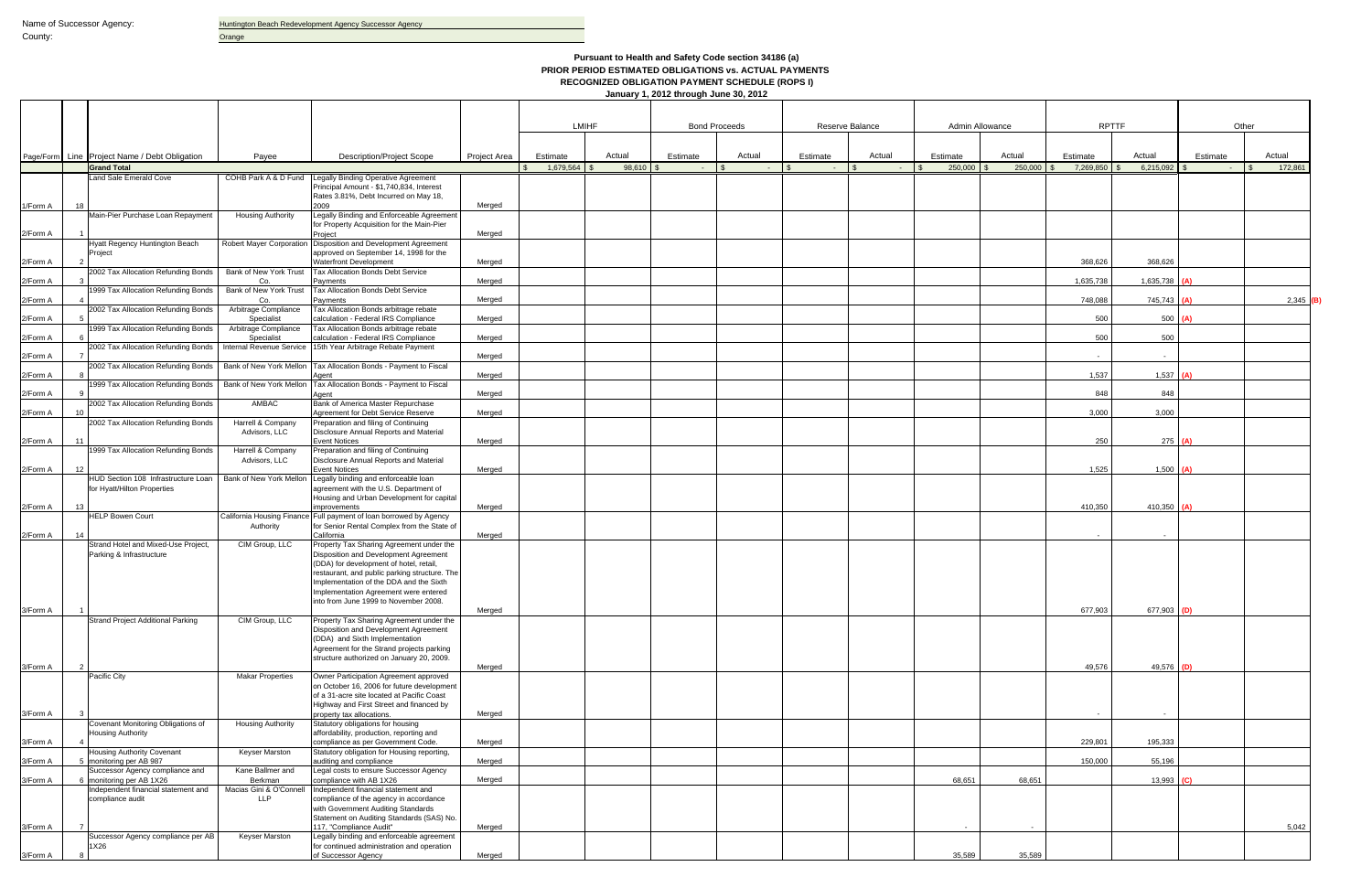|          |    |                                                                                |                                                      |                                                                                         |                      | <b>LMIHF</b>    |        |          | <b>Bond Proceeds</b> | Reserve Balance |        |          | Admin Allowance | <b>RPTTF</b> |           | Other    |        |
|----------|----|--------------------------------------------------------------------------------|------------------------------------------------------|-----------------------------------------------------------------------------------------|----------------------|-----------------|--------|----------|----------------------|-----------------|--------|----------|-----------------|--------------|-----------|----------|--------|
|          |    |                                                                                |                                                      |                                                                                         |                      |                 |        |          |                      |                 |        |          |                 |              |           |          |        |
|          |    | Page/Form Line Project Name / Debt Obligation                                  | Payee                                                | <b>Description/Project Scope</b>                                                        | Project Area         | Estimate        | Actual | Estimate | Actual               | Estimate        | Actual | Estimate | Actual          | Estimate     | Actual    | Estimate | Actual |
|          |    | Affordable Housing Compliance                                                  | Amerinational                                        | Statutory obligation for housing compliance                                             |                      |                 |        |          |                      |                 |        |          |                 |              |           |          |        |
|          |    | pursuant to the requirements of<br>Section 33413(b)(4) and 33490(a)(2)         |                                                      | services pursuant to the requirements of<br>Section 33413(b)(4) and 33490(a)(2) and     |                      |                 |        |          |                      |                 |        |          |                 |              |           |          |        |
|          |    | and (3) of the California                                                      |                                                      | (3) of the California                                                                   |                      |                 |        |          |                      |                 |        |          |                 |              |           |          |        |
|          |    | Community Redevelopment Law,<br>Health and Safety Code Section                 |                                                      | Community Redevelopment Law, Health<br>and Safety Code Section 33000, et. seq.          |                      |                 |        |          |                      |                 |        |          |                 |              |           |          |        |
|          |    | 33000, et. seq. Covenant monitoring                                            |                                                      |                                                                                         |                      |                 |        |          |                      |                 |        |          |                 |              |           |          |        |
| 4/Form A |    | 1 per AB 987.<br>Affordable Housing Compliance                                 | Kane Ballmer and                                     | Statutory obligation for legal, compliance                                              | Merged               |                 |        |          |                      |                 |        |          |                 | 75,000       | 27,500    |          |        |
|          |    | pursuant to the requirements of                                                | Berkman                                              | and operations of Housing Authority                                                     |                      |                 |        |          |                      |                 |        |          |                 |              |           |          |        |
|          |    | Section 33413(b)(4) and 33490(a)(2)<br>and (3) of the California               |                                                      | pursuant to the requirements of Section<br>33413(b)(4) and 33490(a)(2) and (3) of the   |                      |                 |        |          |                      |                 |        |          |                 |              |           |          |        |
|          |    | Community Redevelopment Law,                                                   |                                                      | California Community Redevelopment Law,                                                 |                      |                 |        |          |                      |                 |        |          |                 |              |           |          |        |
|          |    | Health and Safety Code Section<br>33000, et. seq. Covenant monitoring          |                                                      | Health and Safety Code Section 33000, et.<br>seq.                                       |                      |                 |        |          |                      |                 |        |          |                 |              |           |          |        |
| 4/Form A |    | 2 per AB 987.                                                                  |                                                      |                                                                                         | Merged               |                 |        |          |                      |                 |        |          |                 | 150,000      | 13,309    |          |        |
| 4/Form A |    | Repayment of SERAF Debt Obligation<br>3 2009                                   | <b>Housing Authority</b>                             | Legally enforceable obligation for SERAF<br>Loan repayment                              | Merged               |                 |        |          |                      |                 |        |          |                 | $\sim$       | $\sim$    |          |        |
|          |    | Repayment of SERAF Debt Obligation                                             | <b>Housing Authority</b>                             | Legally enforceable obligation for SERAF                                                |                      |                 |        |          |                      |                 |        |          |                 |              |           |          |        |
| 4/Form A |    | 4 2010<br>Abdelmudi Owner Participation                                        |                                                      | Loan repayment<br>Owner Participation Agreement / Rent                                  | Merged               |                 |        |          |                      |                 |        |          |                 | $\sim$       | $\sim$    |          |        |
|          |    | Agreement/Rent Differential                                                    | Abdelmudi Development<br>Company                     | Differential Agreement approved on May 28,                                              |                      |                 |        |          |                      |                 |        |          |                 |              |           |          |        |
|          |    | Agreement                                                                      |                                                      | 1991 for the development of the three story                                             |                      |                 |        |          |                      |                 |        |          |                 |              |           |          |        |
|          |    |                                                                                |                                                      | building at the Oceanview Promenade. The<br>Third Implementation Amendment took         |                      |                 |        |          |                      |                 |        |          |                 |              |           |          |        |
|          |    |                                                                                |                                                      | effect on November 21, 1994.                                                            |                      |                 |        |          |                      |                 |        |          |                 |              |           |          |        |
| 4/Form A |    | Covenant enforcement for Affordable                                            | Grace Jo, Esq                                        | Statutory obligation for legal compliance and                                           | Merged               |                 |        |          |                      |                 |        |          |                 | 4,812        | 1,468     |          |        |
|          |    | housing projects for the purpose of                                            |                                                      | operations of Housing Authority pursuant to                                             |                      |                 |        |          |                      |                 |        |          |                 |              |           |          |        |
|          |    | increasing, improving, and preserving<br>the City's supply of low and moderate |                                                      | the requirements of Section 33413(b)(4) and<br>33490(a)(2) and (3) of the California    |                      |                 |        |          |                      |                 |        |          |                 |              |           |          |        |
|          |    | income housing pursuant to the                                                 |                                                      | Community Redevelopment Law, Health                                                     |                      |                 |        |          |                      |                 |        |          |                 |              |           |          |        |
|          |    | requirements of Section 33413(b)(4)<br>and 33490(a)(2) and (3) of the          |                                                      | and Safety Code Section 33000, et. seq.                                                 |                      |                 |        |          |                      |                 |        |          |                 |              |           |          |        |
|          |    | California Community Redevelopment                                             |                                                      |                                                                                         |                      |                 |        |          |                      |                 |        |          |                 |              |           |          |        |
|          |    | Law, Health and Safety Code Section<br>33000, et. seq.                         |                                                      |                                                                                         |                      |                 |        |          |                      |                 |        |          |                 |              |           |          |        |
| 4/Form A |    |                                                                                |                                                      |                                                                                         | Merged               |                 |        |          |                      |                 |        |          |                 | 40,236       | 20,524    |          |        |
|          |    | <b>Unfunded CalPERS Pension Liabilities</b>                                    | CalPERS                                              | Unfunded CalPERS pension obligation as<br>per CaIPERS actuarial valuation as of June    |                      |                 |        |          |                      |                 |        |          |                 |              |           |          |        |
| 4/Form A |    |                                                                                |                                                      | 30, 2010.                                                                               | Merged               |                 |        |          |                      |                 |        |          |                 | $\sim$       | 121,906   |          |        |
|          |    | Unfunded Supplemental Retirement<br>iabilities                                 | US Bank                                              | Unfunded actuarial accrued liability as of<br>September 30, 2011 as per actuarial       |                      |                 |        |          |                      |                 |        |          |                 |              |           |          |        |
| 4/Form A |    |                                                                                |                                                      | valuation by AON Consulting, Inc.                                                       | Merged               |                 |        |          |                      |                 |        |          |                 | $\sim$       | 38,603    | (H)      |        |
|          |    | Public Agency Retirement Systems<br>(PARS) Notes Payable                       | Pacific Life Ins                                     | Legally enforceable retirement obligation for<br>early retirement incentive program and |                      |                 |        |          |                      |                 |        |          |                 |              |           |          |        |
|          |    |                                                                                |                                                      | annuity contract with Pacific Life Insurance                                            |                      |                 |        |          |                      |                 |        |          |                 |              |           |          |        |
| 4/Form A | 10 | Unfunded OPEB Liabilities                                                      | CalPERS/CERBT                                        | Incorporated.<br>Unfunded actuarial accrued liability as of                             | Merged               |                 |        |          |                      |                 |        |          |                 |              |           |          |        |
|          |    |                                                                                |                                                      | June 30, 2011 as per AON Consulting, Inc.                                               |                      |                 |        |          |                      |                 |        |          |                 |              |           |          |        |
| 4/Form A | 11 | Obligation for unused employee                                                 | City employees directly                              | Obligation for unused employee General                                                  | Merged               |                 |        |          |                      |                 |        |          |                 |              | 8,296     | (H)      |        |
|          |    | General Leave earned and vested                                                | involved in Housing and                              | Leave earned and vested as per MOUs and                                                 |                      |                 |        |          |                      |                 |        |          |                 |              |           |          |        |
| 4/Form A | 12 |                                                                                | Redevelopment projects AB 1X26<br>and administration |                                                                                         | Merged               |                 |        |          |                      |                 |        |          |                 | $\sim$       | 7,162     |          |        |
|          |    | <b>Successor Agency Compliance</b>                                             |                                                      | Nagasaki and Associates Appraisal and real estate consultant                            |                      |                 |        |          |                      |                 |        |          |                 |              |           |          |        |
| 4/Form A | 13 | Successor Agency Compliance per H                                              | <b>Tierra West</b>                                   | Financial and Real estate consultant                                                    | Merged               |                 |        |          |                      |                 |        |          |                 | 3,000        | $\sim$    |          |        |
| 4/Form A |    | 14 & S Code 33433                                                              |                                                      |                                                                                         | Merged               |                 |        |          |                      |                 |        |          |                 | 10,000       | 25,824    |          |        |
|          |    | Legally enforceable obligation as per<br>Memorandum of Understanding with      | Luis Gomez                                           | Legally enforceable tuition reimbursement<br>benefit as per MOU and AB 1X26             |                      |                 |        |          |                      |                 |        |          |                 |              |           |          |        |
| 4/Form A |    | 15 bargaining unit                                                             |                                                      |                                                                                         | Merged               |                 |        |          |                      |                 |        |          |                 | 1,500        | 1,500     |          |        |
|          |    | <b>Wildlife Care Center</b>                                                    | City of Huntington Beach                             | Advance from City on construction of<br>Conservancy Grant funded block wall and         | Southeast            |                 |        |          |                      |                 |        |          |                 |              |           |          |        |
| 5/Form A |    |                                                                                |                                                      | associated landscaping                                                                  | Coastal              |                 |        |          |                      |                 |        |          |                 | 27,841       | $\sim$    |          |        |
|          |    | Operative Agreement for the<br>Huntington Beach Redevelopment                  | City of Huntington Beach                             | Loan repayment for advance made on<br>capital projects in FY 2004/05                    | Southeast            |                 |        |          |                      |                 |        |          |                 |              |           |          |        |
| 5/Form A |    | 2 Project                                                                      |                                                      |                                                                                         | Coastal              |                 |        |          |                      |                 |        |          |                 | 21,219       |           |          |        |
| 5/Form A |    | Assessment for AES Property Tax<br>3 Valuation                                 | Van Horn Consulting                                  | Assessment for AES Property Tax Valuation                                               | Southeast<br>Coastal |                 |        |          |                      |                 |        |          |                 | 5,000        | $\sim$    |          |        |
|          |    | Emerald Cove 2010 Series A Lease                                               | US Bank                                              | Emerald Cove 2010 Series A Lease                                                        |                      |                 |        |          |                      |                 |        |          |                 |              |           |          |        |
| 8/Form B |    | Revenue Refunding Bonds                                                        |                                                      | Revenue Refunding Bonds Debt Service<br>Payments                                        | Merged               | 404,564         | 98,610 |          |                      |                 |        |          |                 |              | 305,954   |          |        |
|          |    | Bella Terra Parking Infrastructure                                             |                                                      | Bella Terra Associates LLC Property Tax Sharing Agreement required                      |                      |                 |        |          |                      |                 |        |          |                 |              |           |          |        |
|          |    | Property Tax Sharing Agreement                                                 |                                                      | under the terms of the Owner Participation<br>Agreement (dated 10/2/2000) and Second    |                      |                 |        |          |                      |                 |        |          |                 |              |           |          |        |
|          |    |                                                                                |                                                      | Implementation Agreement (dated                                                         |                      |                 |        |          |                      |                 |        |          |                 |              |           |          |        |
|          |    |                                                                                |                                                      | 9/17/2007) for the development of the<br>Huntington Center (Bella Terra)                |                      |                 |        |          |                      |                 |        |          |                 |              |           |          |        |
| 8/Form B |    |                                                                                |                                                      |                                                                                         | Merged               | $1,275,000$ (G) |        |          |                      |                 |        |          |                 |              | 1,275,000 | (G)      |        |
|          |    | Bella Terra Phase II                                                           | <b>BTDJM Phase II</b><br>Associates (DJM)            | Affordable Housing Agreement approved on<br>October 4, 2010 for construction of a 467   |                      |                 |        |          |                      |                 |        |          |                 |              |           |          |        |
|          |    |                                                                                |                                                      | mixed-use unit project. Project is currently                                            |                      |                 |        |          |                      |                 |        |          |                 |              |           |          |        |
| 8/Form B |    |                                                                                |                                                      | under construction and financed by property<br>tax allocations.                         | Merged               |                 |        |          |                      |                 |        |          |                 |              |           |          |        |